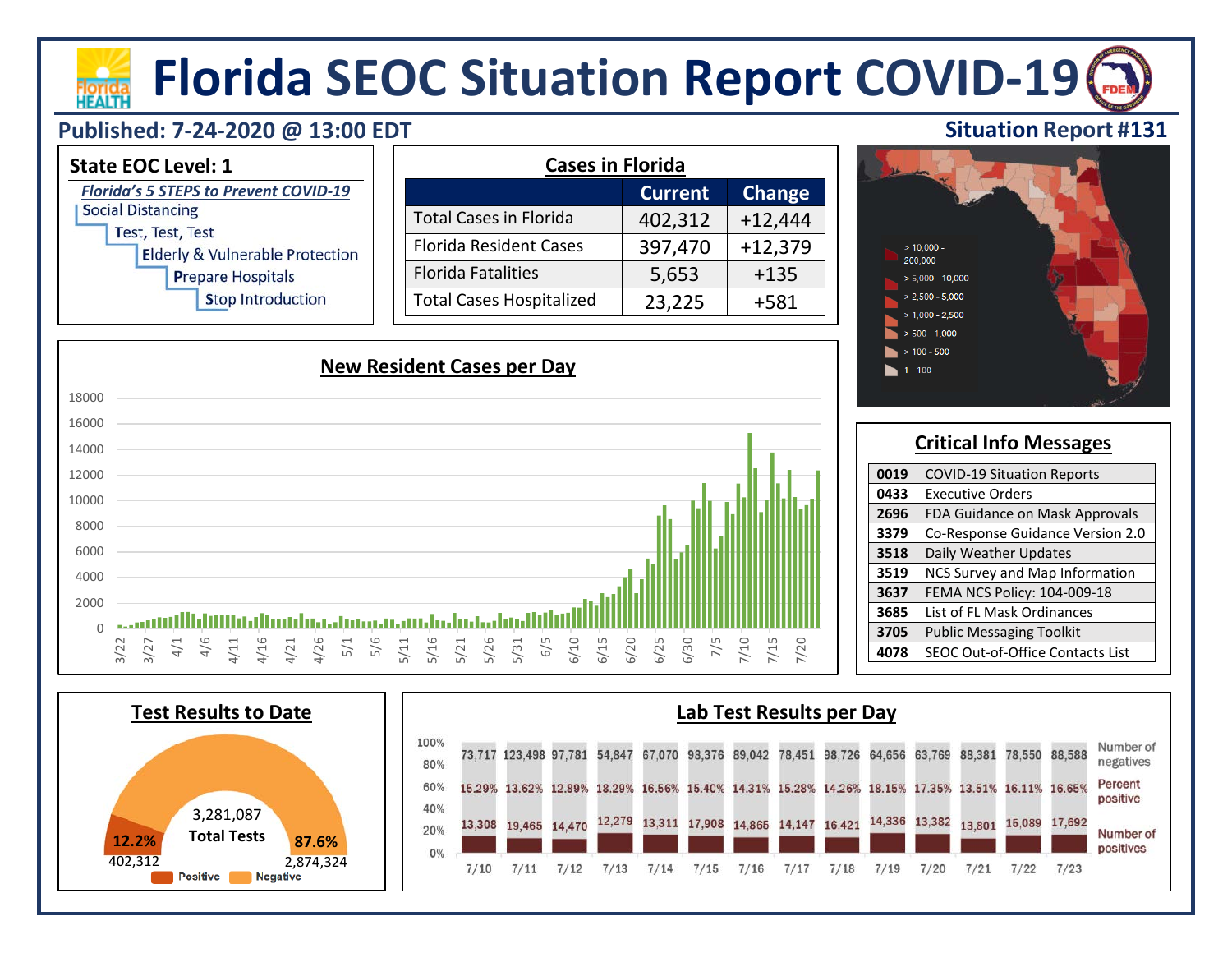## **New Cases Trends by County**

| <b>County</b>                 | <b>New</b>         | <b>Positivity</b> | <b>7-day Average</b><br><b>New Cases</b> | <b>7-day Average</b>           | <b>County</b>     | <b>New</b>          | <b>Positivity</b><br>Rate | <b>7-day Average</b><br><b>New Cases</b>                             | <b>7-day Average</b>           |
|-------------------------------|--------------------|-------------------|------------------------------------------|--------------------------------|-------------------|---------------------|---------------------------|----------------------------------------------------------------------|--------------------------------|
| Alachua                       | <b>Cases</b><br>94 | Rate<br>5.4%      | 74                                       | <b>Positivity Rate</b><br>5.4% | Lake              | <b>Cases</b><br>133 | 11.1%                     | 107                                                                  | <b>Positivity Rate</b><br>7.7% |
| <b>Baker</b>                  | 11                 | 9.4%              | $\overline{7}$                           | 9.3%                           | Lee               | 278                 | 12.0%                     | 286                                                                  | 12.3%                          |
|                               | 121                |                   | 106                                      |                                |                   |                     |                           | 107                                                                  |                                |
| <b>Bay</b><br><b>Bradford</b> | 9                  | 17.4%<br>6.8%     | 6                                        | 19.8%                          | Leon              | 88<br>17            | 8.9%                      | 17                                                                   | 9.2%<br>10.5%                  |
|                               |                    |                   |                                          | 8.3%                           | Levy              |                     | 9.2%                      |                                                                      |                                |
| <b>Brevard</b>                | 98                 | 5.9%              | 116                                      | 6.8%                           | Liberty           | $\overline{7}$      | 22.6%                     | 5                                                                    | 18.1%                          |
| <b>Broward</b>                | 1,566              | 15.7%             | 1,380                                    | 14.5%                          | <b>Madison</b>    | 10                  | 16.4%                     | 13                                                                   | 14.2%                          |
| Calhoun                       | 10                 | 16.0%             | 6                                        | 8.6%                           | <b>Manatee</b>    | 268                 | 10.5%                     | 198                                                                  | 10.0%                          |
| <b>Charlotte</b>              | 46                 | 9.2%              | 38                                       | 7.3%                           | <b>Marion</b>     | 178                 | 15.8%                     | 136                                                                  | 14.9%                          |
| <b>Citrus</b>                 | 55                 | 15.2%             | 39                                       | 10.4%                          | <b>Martin</b>     | 43                  | 9.5%                      | 48                                                                   | 13.4%                          |
| Clay                          | 59                 | 7.8%              | 70                                       | 9.6%                           | <b>Monroe</b>     | 84                  | 16.8%                     | 45                                                                   | 14.4%                          |
| <b>Collier</b>                | 200                | 16.3%             | 184                                      | 14.7%                          | <b>Nassau</b>     | 30                  | 8.3%                      | 34                                                                   | 9.3%                           |
| Columbia                      | 217                | 32.0%             | 123                                      | 27.0%                          | <b>Okaloosa</b>   | 68                  | 13.3%                     | 72                                                                   | 12.9%                          |
| <b>Dade</b>                   | 3,362              | 19.7%             | 2,938                                    | 19.2%                          | <b>Okeechobee</b> | 27                  | 18.9%                     | 27                                                                   | 14.9%                          |
| <b>DeSoto</b>                 | 21                 | 7.4%              | 14                                       | 6.7%                           | Orange            | 698                 | 10.6%                     | 558                                                                  | 8.8%                           |
| <b>Dixie</b>                  | 5                  | 7.4%              | 8                                        | 9.1%                           | Osceola           | 306                 | 13.5%                     | 228                                                                  | 14.3%                          |
| <b>Duval</b>                  | 424                | 8.7%              | 449                                      | 9.9%                           | <b>Palm Beach</b> | 737                 | 12.1%                     | 663                                                                  | 11.3%                          |
| Escambia                      | 223                | 12.7%             | 191                                      | 12.6%                          | Pasco             | 163                 | 10.3%                     | 125                                                                  | 9.4%                           |
| <b>Flagler</b>                | 32                 | 14.5%             | 22                                       | 7.3%                           | <b>Pinellas</b>   | 355                 | 7.7%                      | 287                                                                  | 8.0%                           |
| Franklin                      | $\mathbf{1}$       | 10.0%             | 5                                        | 6.5%                           | <b>Polk</b>       | 364                 | 14.3%                     | 305                                                                  | 14.3%                          |
| Gadsden                       | 50                 | 20.0%             | 51                                       | 16.5%                          | Putnam            | 25                  | 9.7%                      | 30                                                                   | 11.9%                          |
| Gilchrist                     | $\overline{7}$     | 10.3%             | 14                                       | 14.9%                          | <b>Santa Rosa</b> | 141                 | 22.3%                     | 78                                                                   | 15.5%                          |
| Glades                        | $\mathbf{1}$       | 8.3%              | 10                                       | 26.5%                          | Sarasota          | 193                 | 9.3%                      | 137                                                                  | 7.5%                           |
| Gulf                          | 24                 | 24.2%             | 16                                       | 22.3%                          | Seminole          | 116                 | 7.9%                      | 117                                                                  | 8.3%                           |
| Hamilton                      | 10                 | 14.3%             | 6                                        | 17.7%                          | St. Johns         | 88                  | 9.6%                      | 75                                                                   | 9.6%                           |
| <b>Hardee</b>                 | 26                 | 16.2%             | 12                                       | 15.4%                          | St. Lucie         | 149                 | 15.0%                     | 106                                                                  | 12.2%                          |
| Hendry                        | 29                 | 23.6%             | 22                                       | 16.5%                          | <b>Sumter</b>     | 39                  | 12.4%                     | 24                                                                   | 8.3%                           |
| Hernando                      | 52                 | 13.3%             | 39                                       | 10.5%                          | <b>Suwannee</b>   | 39                  | 10.6%                     | 17                                                                   | 11.1%                          |
| <b>Highlands</b>              | 56                 | 12.4%             | 40                                       | 11.2%                          | <b>Taylor</b>     | 5                   | 7.5%                      | 8                                                                    | 9.7%                           |
| Hillsborough                  | 605                | 13.4%             | 505                                      | 12.4%                          | <b>Union</b>      | 9                   | 15.5%                     | 6                                                                    | 11.5%                          |
| <b>Holmes</b>                 | 16                 | 10.7%             | 13                                       | 12.6%                          | Volusia           | 166                 | 10.6%                     | 172                                                                  | 10.8%                          |
| <b>Indian River</b>           | 70                 | 10.8%             | 53                                       | 10.1%                          | Wakulla           | 36                  | 5.0%                      | 31                                                                   | 11.0%                          |
| Jackson                       | 16                 | 7.8%              | 32                                       | 14.2%                          | Walton            | 33                  | 12.0%                     | 34                                                                   | 12.4%                          |
| Jefferson                     | 4                  | 5.4%              | $\overline{7}$                           | 7.8%                           | Washington        | 13                  | 10.0%                     | 24                                                                   | 15.3%                          |
| Lafayette                     | 4                  | 13.8%             | $\overline{2}$                           | 13.2%                          |                   |                     |                           | Numbers for this chart are not cumulative and only reflect new cases |                                |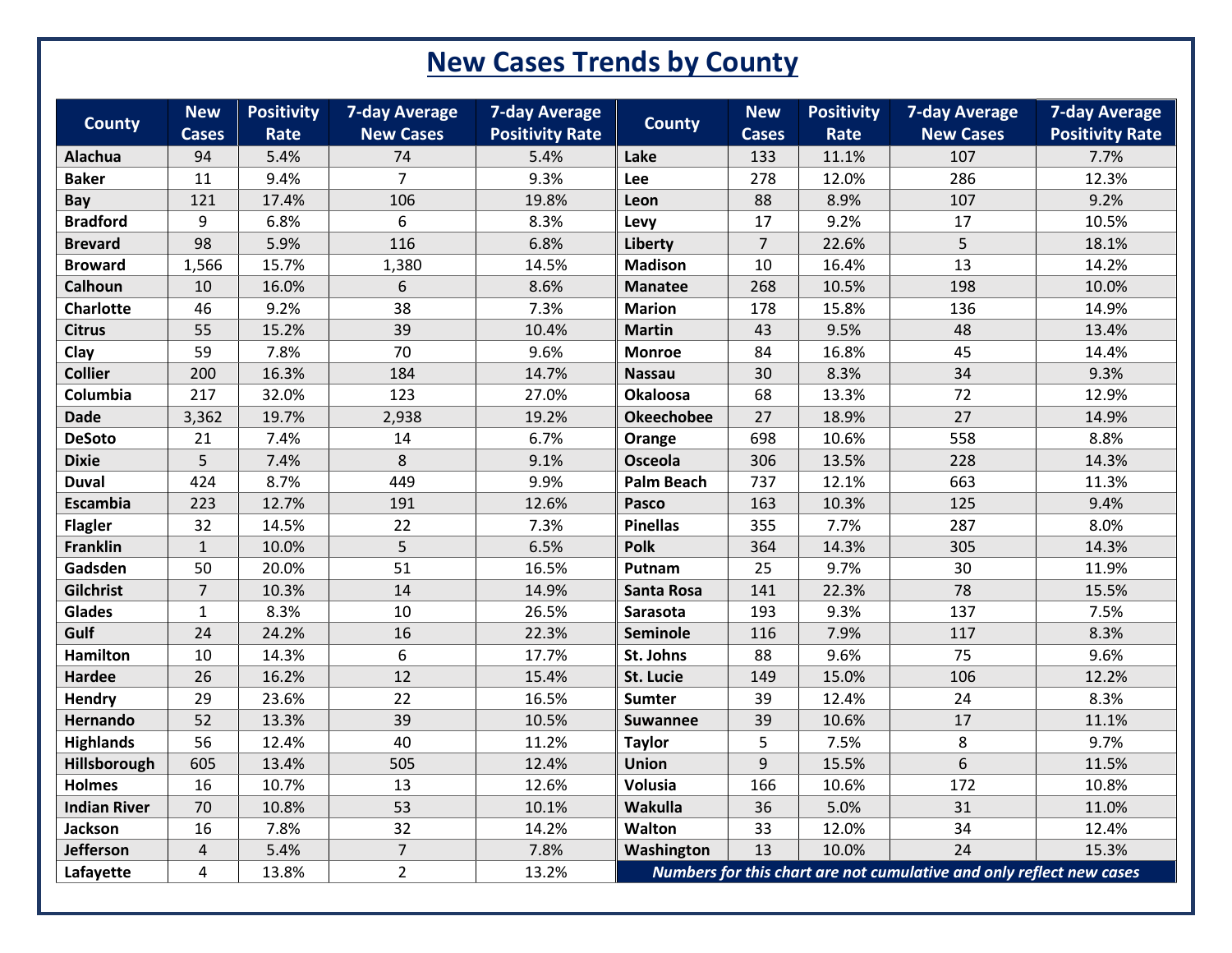## **County Cumulative Totals**

| <b>County</b>       | <b>Total</b> | <b>Resident</b>   | <b>Total COVID+</b>     | <b>Total</b>  | <b>County</b>                                             | <b>Total</b> | <b>Resident</b>   | <b>Total COVID+</b>     | <b>Total</b>  |
|---------------------|--------------|-------------------|-------------------------|---------------|-----------------------------------------------------------|--------------|-------------------|-------------------------|---------------|
|                     | <b>Cases</b> | <b>Fatalities</b> | <b>Hospitalizations</b> | <b>Tested</b> |                                                           | <b>Cases</b> | <b>Fatalities</b> | <b>Hospitalizations</b> | <b>Tested</b> |
| <b>Alachua</b>      | 2,984        | 16                | 134                     | 60,878        | Lake                                                      | 3,890        | 38                | 188                     | 54,109        |
| <b>Baker</b>        | 265          | $\overline{4}$    | 23                      | 3,834         | Lee                                                       | 14,046       | 252               | 872                     | 99,756        |
| Bay                 | 2,477        | 14                | 87                      | 19,935        | Leon                                                      | 3,568        | 13                | 102                     | 48,597        |
| <b>Bradford</b>     | 221          | $\overline{3}$    | 24                      | 3,701         | Levy                                                      | 441          | $\overline{2}$    | 26                      | 5,114         |
| <b>Brevard</b>      | 4,756        | 64                | 329                     | 72,797        | Liberty                                                   | 327          | $\overline{2}$    | 5                       | 2,888         |
| <b>Broward</b>      | 46,576       | 546               | 3,024                   | 350,194       | <b>Madison</b>                                            | 514          | 5                 | 21                      | 4,477         |
| Calhoun             | 242          | $\overline{7}$    | 22                      | 1,947         | <b>Manatee</b>                                            | 7,520        | 153               | 472                     | 71,975        |
| <b>Charlotte</b>    | 1,606        | 82                | 210                     | 20,349        | <b>Marion</b>                                             | 3,105        | 43                | 303                     | 38,072        |
| <b>Citrus</b>       | 1,009        | 20                | 94                      | 15,379        | <b>Martin</b>                                             | 3,357        | 58                | 290                     | 22,972        |
| Clay                | 2,389        | 47                | 163                     | 29,036        | <b>Monroe</b>                                             | 1,082        | 6                 | 66                      | 10,701        |
| <b>Collier</b>      | 8,601        | 117               | 595                     | 54,463        | <b>Nassau</b>                                             | 895          | $\overline{7}$    | 49                      | 12,640        |
| Columbia            | 2,009        | 10                | 79                      | 11,020        | <b>Okaloosa</b>                                           | 2,202        | 16                | 105                     | 22,905        |
| <b>Dade</b>         | 98,430       | 1,370             | 5,080                   | 547,830       | <b>Okeechobee</b>                                         | 797          | $\overline{2}$    | 68                      | 5,649         |
| <b>DeSoto</b>       | 1,144        | 14                | 92                      | 8,615         | Orange                                                    | 25,952       | 164               | 730                     | 229,725       |
| <b>Dixie</b>        | 213          | $\sqrt{4}$        | 21                      | 2,183         | Osceola                                                   | 7,150        | 51                | 305                     | 51,304        |
| <b>Duval</b>        | 18,781       | 122               | 550                     | 177,127       | <b>Palm Beach</b>                                         | 29,004       | 744               | 2,423                   | 231,777       |
| Escambia            | 6,684        | 76                | 324                     | 58,761        | Pasco                                                     | 5,526        | 65                | 401                     | 56,608        |
| <b>Flagler</b>      | 756          | 8                 | 66                      | 12,406        | <b>Pinellas</b>                                           | 14,726       | 367               | 1,267                   | 148,003       |
| <b>Franklin</b>     | 83           | $\mathbf{1}$      | 3                       | 2,252         | <b>Polk</b>                                               | 10,909       | 215               | 874                     | 79,924        |
| Gadsden             | 1,090        | 12                | 92                      | 9,301         | Putnam                                                    | 1,108        | 13                | 122                     | 10,471        |
| Gilchrist           | 290          | $\mathbf 0$       | 5                       | 3,200         | Santa Rosa                                                | 2,288        | 19                | 134                     | 22,101        |
| Glades              | 293          | 3                 | 25                      | 959           | Sarasota                                                  | 4,837        | 113               | 327                     | 62,437        |
| Gulf                | 236          | $\mathbf 0$       | 13                      | 3,001         | Seminole                                                  | 5,852        | 60                | 320                     | 58,610        |
| <b>Hamilton</b>     | 537          | $\overline{2}$    | 18                      | 3,670         | St. Johns                                                 | 2,796        | 18                | 145                     | 34,061        |
| Hardee              | 759          | $\overline{4}$    | 64                      | 4,013         | St. Lucie                                                 | 4,153        | 95                | 276                     | 35,309        |
| Hendry              | 1,480        | 32                | 134                     | 7,382         | <b>Sumter</b>                                             | 941          | 24                | 132                     | 14,955        |
| Hernando            | 1,348        | 20                | 155                     | 15,749        | <b>Suwannee</b>                                           | 979          | 27                | 79                      | 6,335         |
| <b>Highlands</b>    | 968          | 22                | 121                     | 13,619        | <b>Taylor</b>                                             | 249          | 3                 | 13                      | 2,575         |
| Hillsborough        | 26,037       | 280               | 1,126                   | 200,779       | <b>Union</b>                                              | 178          | $\overline{3}$    | 15                      | 2,990         |
| <b>Holmes</b>       | 364          | $\mathbf{1}$      | 9                       | 3,712         | Volusia                                                   | 5,969        | 96                | 433                     | 60,872        |
| <b>Indian River</b> | 1,837        | 31                | 126                     | 22,356        | Wakulla                                                   | 455          | $\mathbf{1}$      | 20                      | 5,957         |
| Jackson             | 979          | 17                | 77                      | 8,312         | Walton                                                    | 964          | $11\,$            | 50                      | 7,458         |
| <b>Jefferson</b>    | 160          | 5                 | 18                      | 2,006         | Washington                                                | 402          | 13                | 30                      | 3,620         |
| Lafayette           | 79           | $\mathbf 0$       | $\overline{7}$          | 795           | All numbers in this chart are cumulative totals (to-date) |              |                   |                         |               |